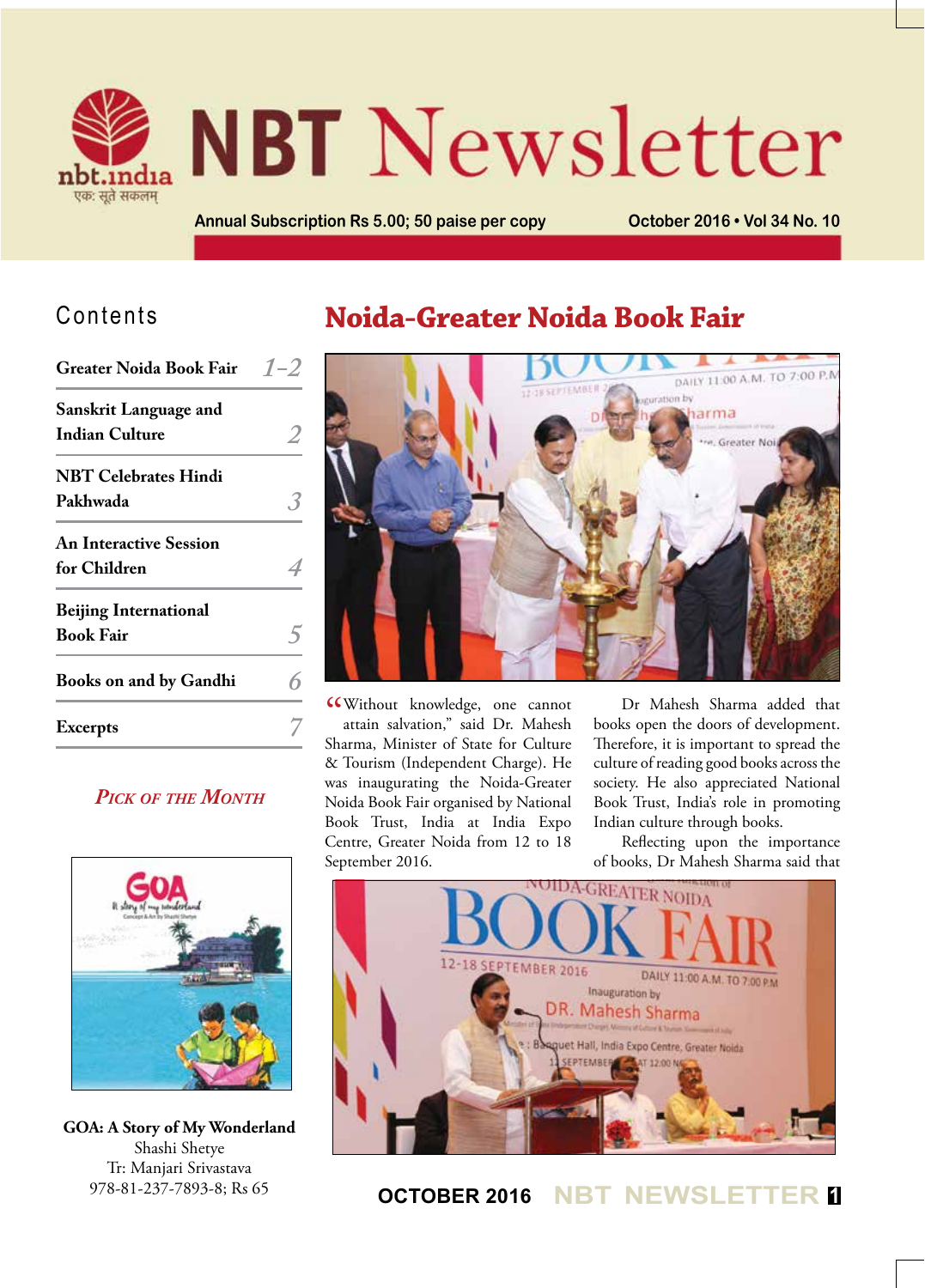books change the course of lives of people and guide them in distress to take the right course. He urged people to be a part of this book fair to gain knowledge through books.

Shri N P Singh, District Magistrate, Gautam Buddha Nagar was the chief guest on the occasion. He observed that our ancient texts are the basis of our culture and knowledge.

They have played a significant role in passing wisdom from generation to generation.

Earlier, Shri Baldeo Bhai Sharma, Chairman, NBT welcomed the guests. In his opinion, the habit of reading has not diminished as a large number of people enthusiastically participate in the book fairs and mobile exhibitions being organised in different corners of the country. He also informed that



NBT has come up with two new series namely 'Veergatha' series on Paramveer Chakra awardees and 'Women Pioneer' series on great women activists. Dr Baldeo Bhai Sharma also informed that NBT is exploring the possibilities of conducting the New Delhi World Book Fair, 2018 at India Expo Centre, Greater Noida.

Others who spoke on the occasion included Dr K Srinivas Rao, Secretary, Sahitya Akademi; and Shri Sudeep Sarkar, Vice President, IEML. Dr. Rita Chowdhury Director, NBT was also present on the occasion. Shri Satish Kumar, Joint Director, NBT proposed the vote of thanks.

Around 100 publishers, distributors and booksellers participated in the fair with books on all subjects.

Various book related programmes as well as special programmes for children and youth were organised at the Fair. These included storytelling sessions, illustrator's workshops, enacting a story, quiz on books and authors, and interactive session on mass communication as a career, etc. A seminar on Sanskrit, Vyangya Path, Kahini Path and Kavi Sammelan were also held.

## **Sanskrit Language and Indian Culture**

A seminar on<br>A 'Sanskrit Language and Indian Culture' was organised at Authors' Corner, Noida-Greater Noida Book Fair on 15 September 2016. Eminent scholars and litterateurs including Dr Baldevanand Sagar, former Director, Kalidas Sanskrit Academy; Dr Manoj Kumar Mishra, Head of Veda Department, Rashtriya

Sanskrit Sansthan; and Dr Balram Shukla, Assistant Professor, Sanskrit D e p a r t m e n t , University of Delhi were the speakers on the occasion. The session was presided over by Padma Shri Dr Ravindra Nagar, renowned Sanskrit scholar.

D i s c u s s i n g





about the importance and evolution of Sanskrit language and Indian culture, the speakers emphasised that there is a need to clear misconceptions among common people about the Sanskrit language and Indian culture. They also observed that Sanskrit is an easy language and it also has a intense relationship with other languages.

The speakers also talked about Sanskrit as a scientific language and the avenues it provides in different areas of research. The also felt that there was a need to promote the language at larger scale amongst common people.

Earlier Dr Rita Chowdhury, Director, NBT welcomed the guests present on the occasion. She also shared her thoughts about the Sanskrit language and its importance.

Shri Bhagyendra Bhai Patel, Gujarati Editor, NBT coordinated the programme.

## **<sup>2</sup> NBT NEWSLETTER OCTOBER 2016**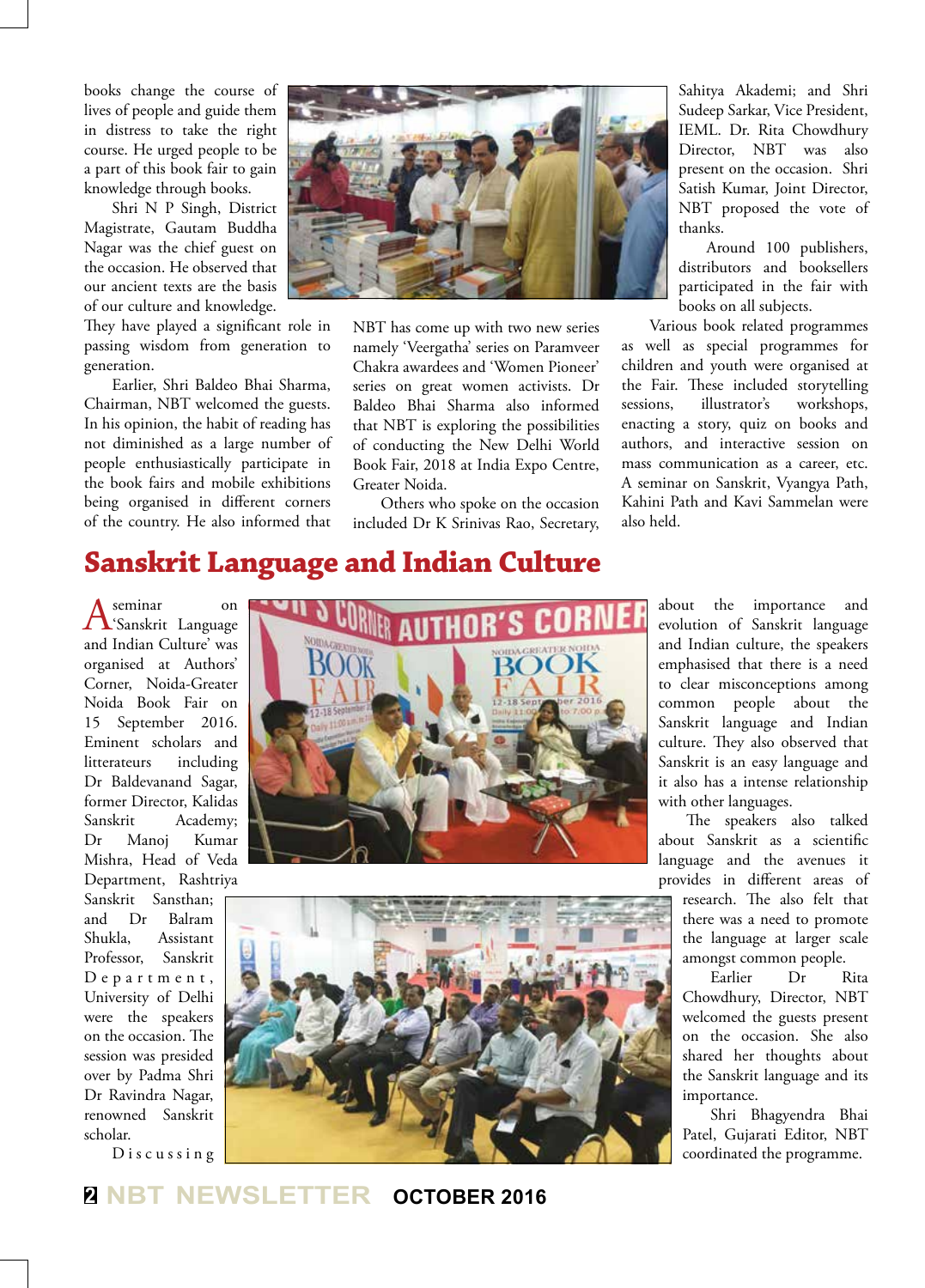## **NBT Celebrates Hindi Pakhwada**





As part of nationwide Hindi<br>Diwas celebrations, National Book Trust, India organised Hindi Pakhwada from 1 to 15 September 2016. During the Pakwada, three competitions for employees of the Trust including Hindi general knowledge, essay writing and poetry writing. NBT employees enthusiastically participated in these competitions.

On the concluding day of the Pakhwada, a lecture on the topic 'Hindi – Rajbhasha, Janbhasha aur Vishwabhasha' was organised. Dr Lakshmi Shankar Vajpai, renowned poet and Dr Avanijesh Awasthi, Associate Professor, Department of Hindi, University of Delhi were the special guests on the occasion.

Dr Awasthi shared his thoughts on



Russia among others where people prefer to use their respective language. Reflecting upon the importance of Hindi in the age globalisation, Dr Vajpai said that the usage of Hindi should be expanded not only in India but also in other countries.

Dr Baldeo Bhai Sharma, Chairman,

NBT also spoke on the occasion. He encouraged the employees of the Trust to increase the use of Hindi in their day-to-day work.

Earlier, Shri Satish Kumar, Joint Director, NBT welcomed the guests. He talked about Hindi as a medium of communication.

On this occasion, the prizes were given away to the winners of competitions held during Hindi Pakhwada. The winners included Shri Bhagendra Bahadur

Bhai Patel, Shri Sandeep Kumar, Ms Ekta, Shri Vivek Charan, Shri Rajan Vasnet, Shri Shailesh Kumar, Ms Puja Rawat, Shri Omveer, Ms Vasundhra Lal, Shri Mukesh Kumar, Shri Mukesh Panwar, Ms Surekha Sachdeva, Ms Poonam Madhukar, Ms Savita, Shri Om Prakash, Shri Akaash, Shri Deepak



the current scenario of usage of Hindi in the official as well as day to day life. He felt that we should all make efforts to use Hindi as much as possible.

Dr Lakshmi Shankar Vajpai said that people have a great affection for their mother tongue. He cited examples of many foreign countries like France, China,





Kumar Gupta, Dr Lalit Kishore Mandora, Shri Sunil Khokhar, Shri Tarun Davey, Ms Pushpa Mavar, Shri Praveen Kumar, Ms Anju Rani and Ms Bhawna.

The programme was coordinated by Shri Rakesh Kumar, Deputy Director and Rajbhasha Adhikari; and Ms Alpna Bhasin, Hindi Translator.

## **OCTOBER 2016 NBT NEWSLETTER <sup>3</sup>**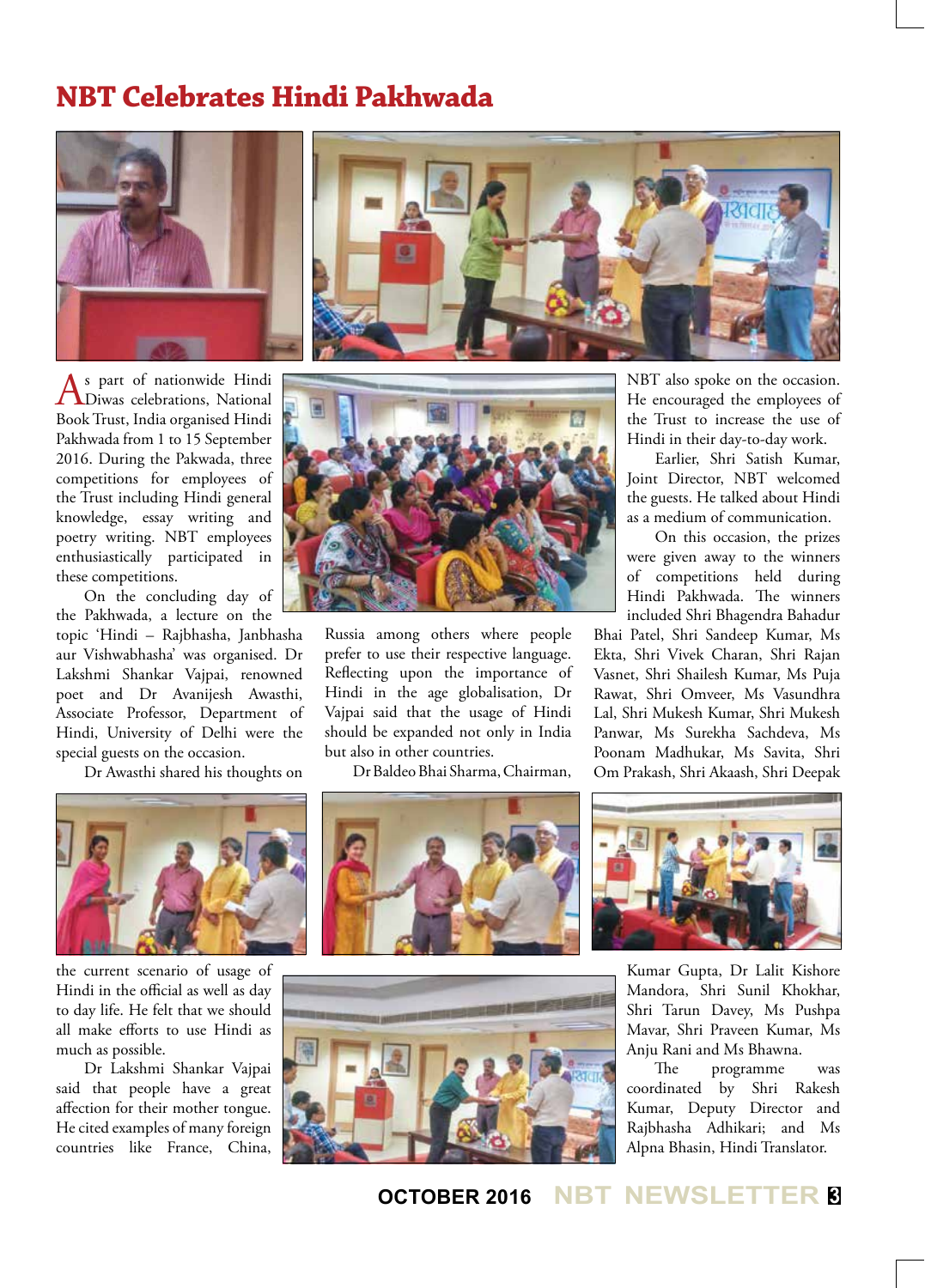## **An Interactive Session for Children**





An interactive session with Dr Ken<br>Spillman, eminent Australian author and Ms Suvidha Mistry, wellknown illustrator was organised at NBT Conference Hall on 10 August 2016. The programme was organized by NBT's National Centre for Children's Literature (NCCL).

While welcoming the guests, Dr Rita Chowdhury, Director, NBT said that the stories which we tell our children carry the human values and relate to the problems of humans in their daily lives. She added that these stories help in understanding current problems and thus, further help in the development of

human society as a whole. She also encouraged children to read good literature.

Talking about the vast children's literature that India has, Shri Baldeo Bhai Sharma, Chairman, said that

India has a strong tradition of children's literature across languages and different regions of the country. The stories of *Panchatantra*, *Hitopadesh*, *Akbar-Birbal* and *Jataka* tales are not only popular in India but also throughout the world.

In the first session, Dr Ken Spillman had a lively interaction with children. He

urged them to dream and explore the world of their dreams. Comparing a story with that of a balloon, Dr Spillman said that a writer can fill up the balloon with the air of imagination. It can take various sizes, shapes and colours according to the thinking of a the Dreambat,' published by NBT along with its illustrator Ms Suvidha Mistry. Dr Ken made the reading very interesting, engaging and inspiring with humour. The children also enjoyed drawing their favourite characters from the book.



writer. It can land anywhere and like a story with twists and turns. He further said that through reading you can learn more about people than you will ever learn through talking to them.

He also read his book 'Rahul and



In the second session, a creative writing workshop was organised for the writers, illustrators, professionals, librarians, teachers and students.

While interacting with the participants, Dr Spillman said that Indian writing for children has moved beyond Ruskin Bond and R K Narayan. Now there are many writers and great many

titles. He observed that to write a good story for children, it is important to stay in touch with the children. He also felt that there was a need to encourage children to make books part of their lives.

> The students and teachers from Dwarka International School, Dwarka and Ahlcon Public School', Mayur Vihar participated in the workshop.

> Smt. Mithilesh, Anant, Library-cum-Documentation Centre, NCCL and Shri Dwijendra Kumar, English Editor coordinated the programme.

## **<sup>4</sup> NBT NEWSLETTER OCTOBER 2016**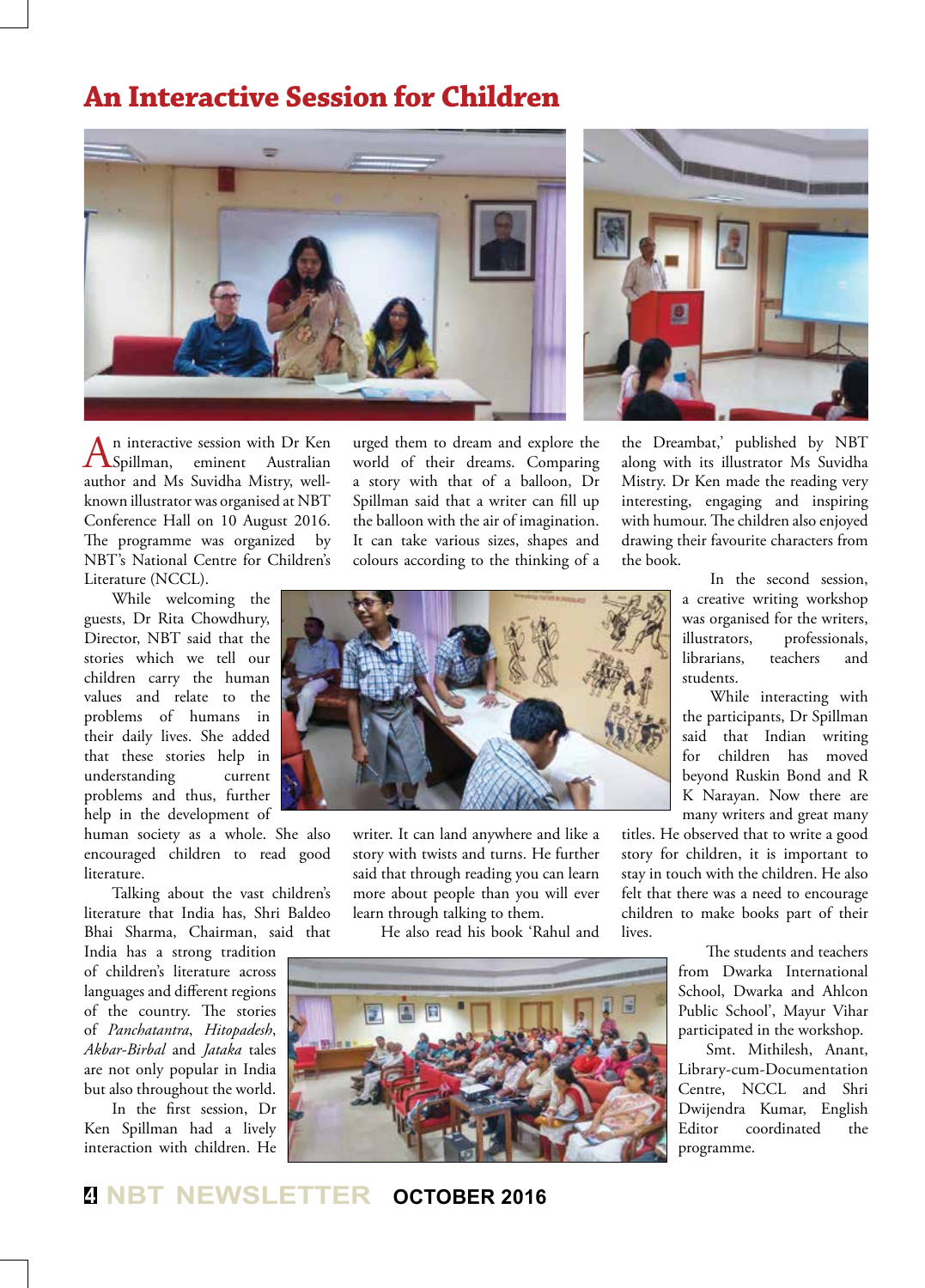# **Beijing International Book Fair**

CA man at 30 should have<br>planted his feet firm upon planted his feet firm upon the ground." said Confucious. Started 30 years ago, the BIBF seems to have planted its feet firm on the grounds of intellectual landscape of book fairs. Today it is acknowledged to be the third most important event on the international publishing calendar.

The last five decades has seen a phenomenal growth of China's publishing industry. The growth has predominantly been due to the massive reform

and innovation launched by the China's press and publishing industry. More than 130 publishing and media groups were established. Amongst which China Publishing Group, China Education

Publishing and Media Group, Phoenix Publishing and Media Group and China South Publishing and Media Group made it to the top 50 of the global publishers. Besides, by 2015 the National Publication Foundation sponsored more than 2000 national publication projects, and more than 600,000 rural reading rooms were established nationwide. It

covered all administrative villages. This 'reading for all' programme promoted various activities attracting over 800 million readers across China. The intense reading programme increased

Chinese readership to 78.6% in 2014. The increase in readership has coincided with a surge in retail sales. The Chinese book market recorded a 12.8% annual rise in retail sales establishing itself as the second biggest book market in the world. A figure that underscores the large number of western publishers keen



on entering this book market and on the reasons why BIBF continues to grow bigger.

On the occasion of its 30th anniversary, the BIBF honoured NBT



with the special Honorary Exhibitor Award. Receiving the award Dr. Rita Chowdhury, Director, NBT observed that participation in each others' book fairs remains important as it opens up to a range of diverse writings. Today BIBF is a major window to a broader Asian market. It has gradually become a platform for the rights trade and professional exchanges.

The Central and Eastern European Countries (CEEC) were the countries of honour at the Fair. The CEEC delegation comprised of – Serbia, Slovakia, Czech, Lithuania, Slovenia, Romania, Macedonia, Montenegro, Croatia, Estonia, Poland, Latvia among others. Inviting

the CEEC countries was part of China's "one belt, one road" initiative, that strives to engage with countries along the former silk road through business collaborations and cultural echanges.

> Incidentally, China was the Guest of Honour country at the New Delhi World Book Fair 2016.

The NBT participated with over 300 titles in English and Hindi, published recently by a cross section of publishers. The books included fiction, nonfiction, higher education text books, and a large number of children's books.

Indian children's books were a great attraction at the Fair. NBT explored the possibilities of making available many of our children's books into Chinese.

The BIBF was organised from

24-28 August 2016 at China International Exhibition Centre, Beijing. Spread over 78,600 sq. mtr., the BIBF had around 3000 publishers with nearly 1400 foreign exhibitors. The Fair also hosted many literary events, meet the authors, rights meet, as well as kids and culinary interactive sessions.



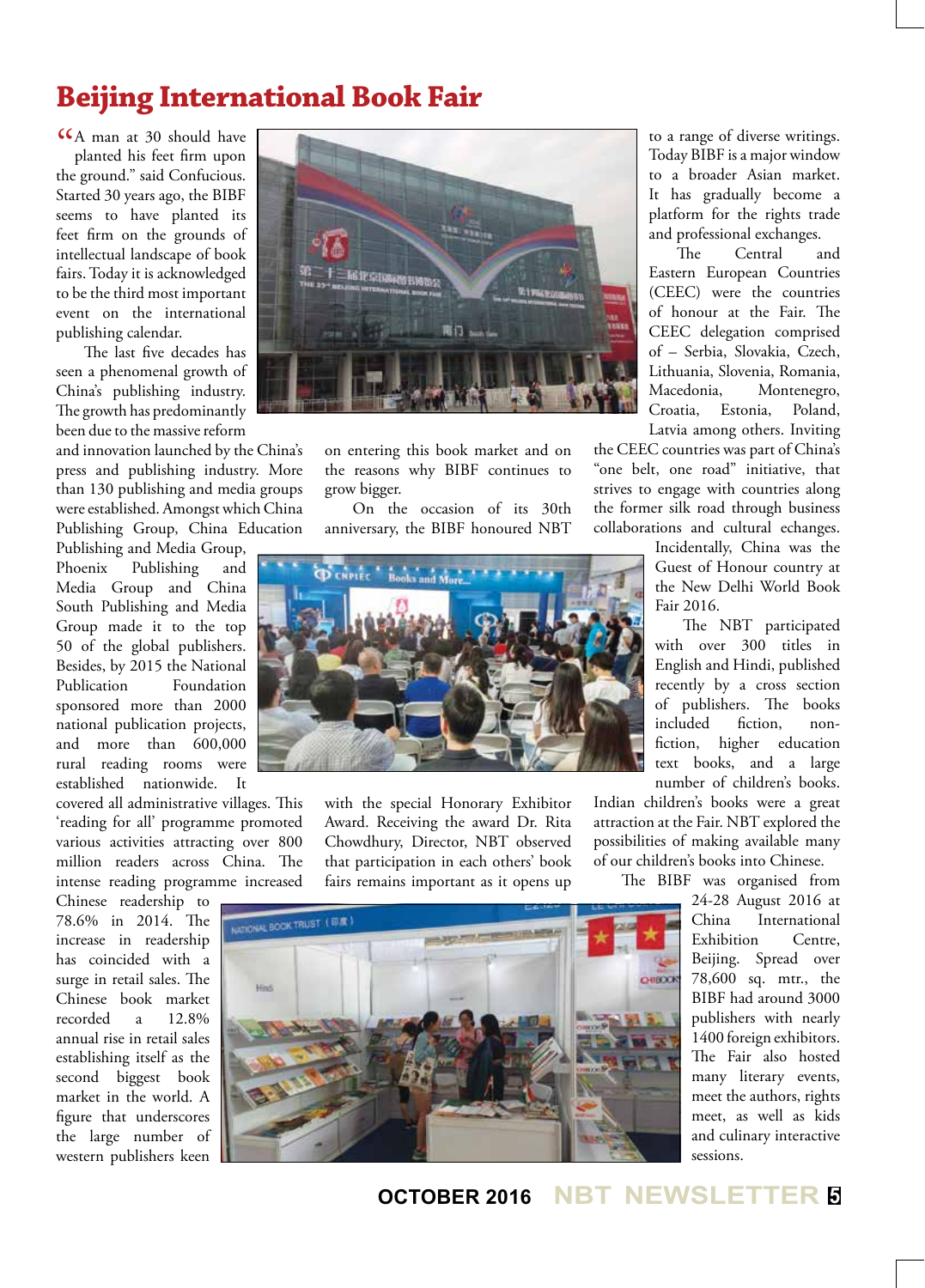# **Books On and By Gandhi**

On 2nd October, the nation celebrates the birthday of Mahatma Gandhi. To promote the ideals and values that Mahatma Gandhi stood for, both in his life and in his writings, the NBT continues to publish select books on and by Gandhi. - *Editor*

#### **Bapu (Part I)**

F C Freitas 81-237-1026-7 / Rs 14 The story of Gandhi from his birth till the Dandi March in pictures and words.



F C Freitas 81-237-1025-9 / Rs 16 This sequal to Part I tells about Gandhi's arrest following the Salt Satyagraha and ends with his assassination.

### **Stories from Bapu's Life**

Uma Shankar Joshi

978-81-237-0508-8 / Rs 19

In this book, the noted Gujarati writer relates some interesting episodes from Bapu's life. Written in a simple and heartwarming style, the stories will appeal to children.



RAPLI

#### **Gandhi-Nehru Correspondence: A Selection**

Arjun Dev (Ed.) 978-81-237-6125-1 Rs 95

This collection brings together select correspondence between Gandhi and Nehru. Together they portray a strikingly unique relationship that was not only personal but also political.



#### **Gandhi-Patel: Letters and Speeches**

Neerja Singh (Comp.) 978-81-237-5556-4 / Rs 60 (PB) 978-81-237-5557-1 / Rs 250 (HB) This collection brings out some of the significant correspondences between Gandhi and Patel, their mutual respect for each other and also the differences between the two on various matters.

#### **Gandhiji and His Disciples**

Jayant Pandya 978-81-237-1116-4 / Rs 45

This book is the story of twelve eminent Gandhians, their initiation and shaping of their personalities by the Mahatma and their contribution to humanity.

#### **Gandhi: A Life**

Krishna Kripalani 978-81-237-0646-7 / Rs 60

Mahatma Gandhi lived, suffered and died for his people. Yet it is not in relation to this country alone that his life has significance. Nor is it only as a patriot or revolutionary reformer that he will be

remembered by future generations. An interesting and absorbing account of the life and achievements of Mahatma

#### **Gandhi: The Writer**

Gandhi.

Bhabhani Bhattacharya 81-237-3792-0 / Rs 70 Gandhi's growth as one of the most influential personalities of modern times is matched in no measure by his growth as a prolific writer of considerable influence. It takes us



on a fascinating journey into the inner workings of Gandhi as a writer.

#### **Gandhi's India: Unity in Diversity**

978-81-237-5213-6 / Rs. 40 Gandhiji's basic ideas underwent no

change during the forty years of his active public life, but their expression and application varied according to circumstances. This is a brief anthology of Gandhiji's views.



#### **Pen-Portraits and Tributes by Gandhiji**

U S Mohan Rao

81-237-0260-7 / Rs 30

The book is a collection of Gandhiji's sketches and tributes on some of the eminent personalities of his times who influenced him greatly. It throws light on a fascinating aspect of Gandhiji's personality; his observations and the ability to penetrate the innate goodness of human nature in a few words.

#### **The Mahatma and the Poet**

Sabyasachi Bhattacharya (Comp.) 978-81-237-2201-X / Rs 65

Put together from various published and

unpublished sources, this book is a collection of letters and debates exchanged between Mahatma Gandhi and Rabindranath Tagore between 1915-1941.



**What is Hinduism?** Mahatma Gandhi 81-237-0927-7 / Rs 35

A selection of Gandhiji's articles drawn mainly from *Young India*, the *Harijan*  and the Navajivan on Hinduism. Written on different occasions, these articles present a picture of Hindu Dharma in all its richness, comprehensiveness and sensitivity to the existential dilemmas of human existence.

#### **Back to the Sources: A Study of Gandhi's Basic Education**

Henry Fagg

81-237-3969-9 / Rs 45 The title indicates a dissatisfaction on the part of its author with much of the material that has been written on Gandhi on education.



The writer constructs

a detailed contextual study of the most decisive period in the evolution of Gandhi's beliefs on education.



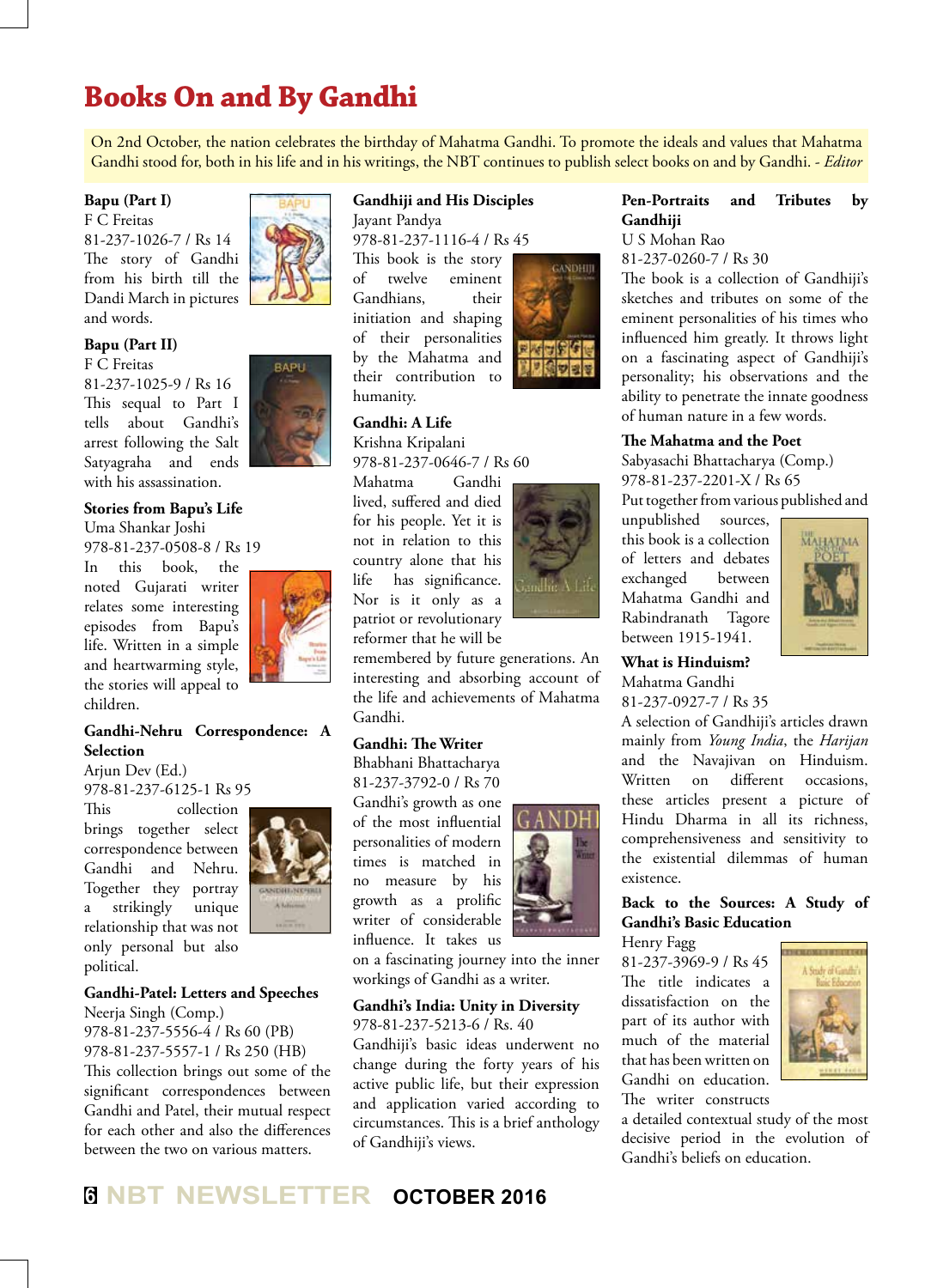## **Excerpts**

NBT India is publishing a book titled *Medicinal Plants* (completely revised edition) written by S K Jain. Herein we reproduce an excerpt from the chapter 'Introduction'.

The history of medicine and surgery<br>dates back perhaps to the origin of human race. But, as no mode of recording events existed in prehistoric times, there are no data on the methods of treatment practised in that period. In those days, the subject of human suffering and its alleviation was intimately associated with religion, myth and magic. In addition, there must have been certain rational prescriptions. Whenever the curiosity of the presentday man probes into the past and brings to light even fragmentary information on the ingenious methods of our ancestors, it makes a fascinating study.

In India, the references to the curative properties of some herbs in the *Rig Veda* seem to be the earliest records of use of plants in medicine. The identity of several plants referred to in the Suktas of the *Rig Veda* can be fixed with reasonable certainty, e.g. of *Semal, Pithvan, Palash*  and *Pipal.* But references to plants in the *Rig Veda* are very brief. A more detailed account is available in the *Atharva Veda.* The period of *Rig Veda* is estimated to be between 3500 and 1800 B.C. After the *Vedas,* there is no information on the development of this science in India for a period of about 1,000 years.

Then appeared the two most important works on Indian system of medicine, the works of Charak and Susruta, namely, the *Charak-Samhita* and *Susruta-Samhita.* The latter deals with about 700 drugs, some of these are not indigenous to India. With the passing of time, more and more plants found entry into native medicine, taking the number of more popular Indian medicinal herbs to about 1,500.

Numerous large and small books dealing with medicinal plants of India now exist; some of them run into several volumes of hundreds of pages. The useful properties attributed to one and the same plant in different parts of India sometimes greatly vary; this has resulted in vast literature in regional languages also.

Some authors have compiled information without proper scrutiny of the identity of plants or of their uses, and we find that some of the medicinal herbs are believed to cure practically every human disease from head to toe.

References to miracle herbs or wonder drugs are often found in old literature. Voucher specimens of those plants could, of course, not be expected to be preserved by people of those times; even proper descriptions of plants are wanting. Lack of detailed descriptions has made it practically impossible to decide the identity of those plants. The only source of reference in such cases, therefore, is the local name for the herb or drug given in earlier works. The local names are sometimes very misleading. Cases of some local name being used for more than one herb are not infrequent. For example, two or even more than two very different plants are referred to in our literature by the names *Punarnava, Brahmi, Bala, Dudhi,* etc. Some workers in India



are now trying to fix the identity of important drugs mentioned in ancient literature; this will eliminate much confusion.

Apart from the written complete or incomplete records about ancient medicinal herbs, some knowledge on the subject has also descended through generations, and has survived through times among the present-day technologically less advanced societies, i.e. among the folk living in remote forest areas. This knowledge has come through oral folklore. These studies are now classified as a specialised branch of botany, *Ethnobotany.* Some years ago, I initiated researches on this subject among the people of India. Numerous reports of medicinal uses of plants, so far unknown in literature, were recorded, and interesting observations on certain plants have been included in the present work. They, however, need to be scientifically tested.

The question of subjecting medicinal herbs to modern scientific tests has often been raised. Clinical and pharmacological tests on alkaloids extracted from well-known and reputed medicinal herbs sometimes show distinctly negative results. Whereas, such observations should prompt us to careful and critical reassessment of these herbs, there is yet another aspect of the problem. It is possible that the efficacy of the herb depended on the total effect of the plant contents rather than on the one or few chemical fractions separated from the herb. Moreover, the time of collection, stage of growth of plant (e. g. opened or unopened flowers, young or mature leaves, pre-or post-flowering stage), locality of natural occurrence or place of cultivation, all influence the properties of the drug.

It has been estimated that out of about 2,000 drugs that have been used in curing human ailments in India, only about 200 are of animal origin and a similar number are of mineral origin.

**OCTOBER 2016 NBT NEWSLETTER <sup>7</sup>**